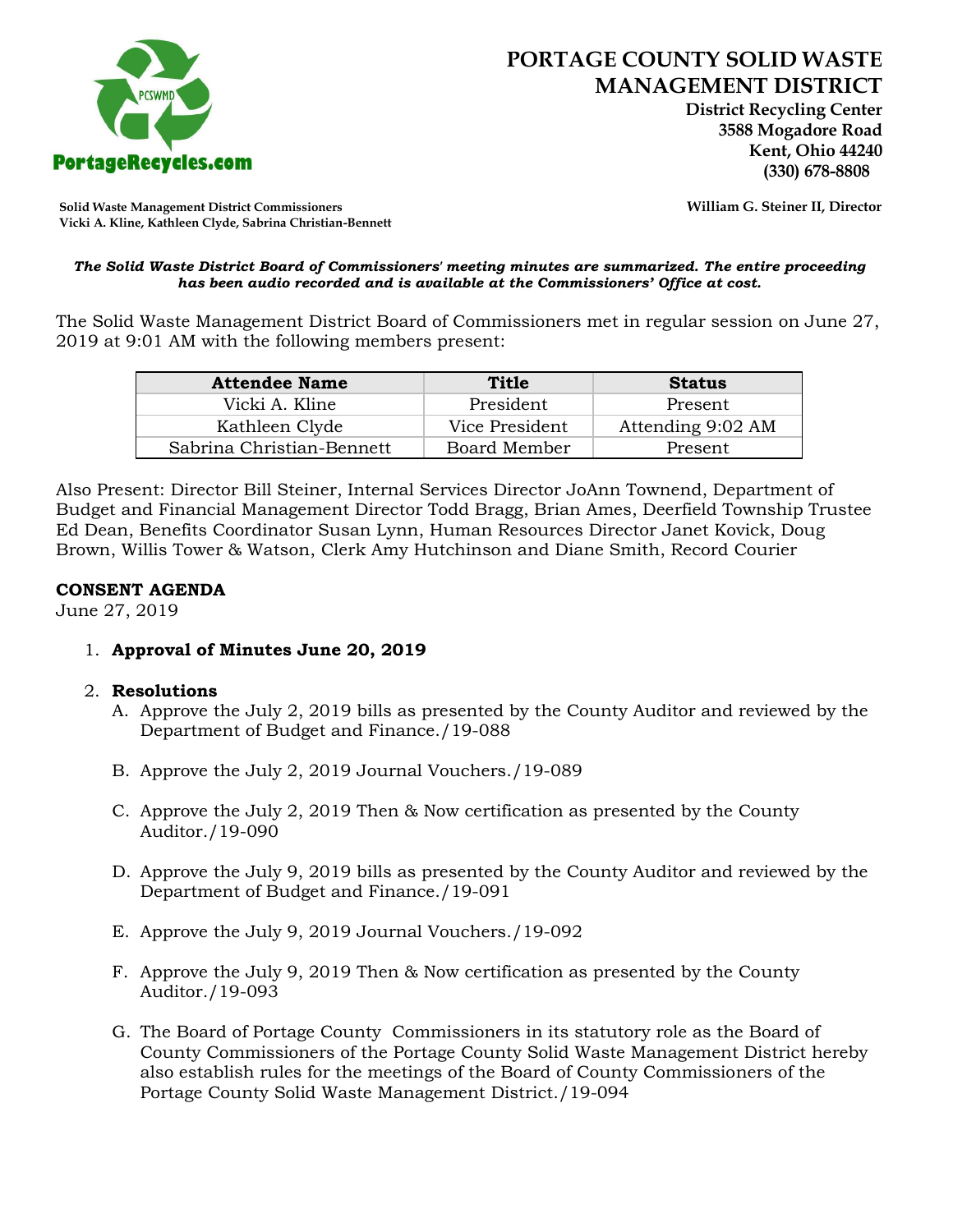| <b>Motion To:</b> | Approve the Consent Agenda for June 27, 2019 |
|-------------------|----------------------------------------------|
| <b>RESULT:</b>    | <b>ADOPTED</b>                               |
| <b>MOVED:</b>     | Sabrina Christian-Bennett                    |
| <b>SECONDED:</b>  | Vicki A. Kline                               |
| AYES:             | Sabrina Christian-Bennett, Vicki A. Kline    |
| <b>ABSENT:</b>    | Kathleen Clyde                               |

## **RESOLUTION NO. 19-088 - RE: BILLS APPROVED AND CERTIFIED TO THE PORTAGE COUNTY AUDITOR FOR PAYMENT.**

It was moved by Sabrina Christian-Bennett, seconded by Vicki A. Kline that the following resolution be adopted:

- **RESOLVED,** that the bills were approved and certified to the County Auditor for payment, contingent upon the review of the Portage County Department of Budget and Financial Management, Department of Internal Services or other designee on July 2, 2019 in the total payment amount of **\$2,306.82 for Funds 8300-8399**  as set forth in the Accounts Payable Warrant Report on file in the office of the Portage County Auditor; and be it further
- **RESOLVED,** that the District Board of Commissioners finds and determines that all formal actions of this Board concerning and relating to the adoption of this resolution were taken in an open meeting of this Board and that all deliberations of this Board that resulted in those formal actions were in meeting open to the public in compliance with the law including Section 121.22 of the Ohio Revised Code.

Roll call vote as follows:

Vicki A. Kline, Yea; Sabrina Christian-Bennett, Yea; Kathleen Clyde, Absent;

### **RESOLUTION NO. 19-089 - RE: APPROVAL OF JOURNAL VOUCHERS/ENTRIES.**

It was moved by Sabrina Christian-Bennett, seconded by Vicki A. Kline that the following Resolution be adopted:

| WHEREAS, | the Ohio Revised Code requires that warrants be approved by the District<br>Board of Commissioners for the Portage County Solid Waste Management<br>District prior to their issuance, and                                                                                                               |
|----------|---------------------------------------------------------------------------------------------------------------------------------------------------------------------------------------------------------------------------------------------------------------------------------------------------------|
| WHEREAS, | there are other similar financial transactions defined as journal<br>vouchers/entries that are dissimilar in that they are used to pay for charges<br>for services from one county department and/or fund to another department<br>and/or fund and thus are processed in lieu of issuing a warrant, and |
| WHEREAS, | the Journal Vouchers/Entries are submitted by the Solid Waste Management<br>District Director for review by the District Board of Commissioners; now<br>therefore be it                                                                                                                                 |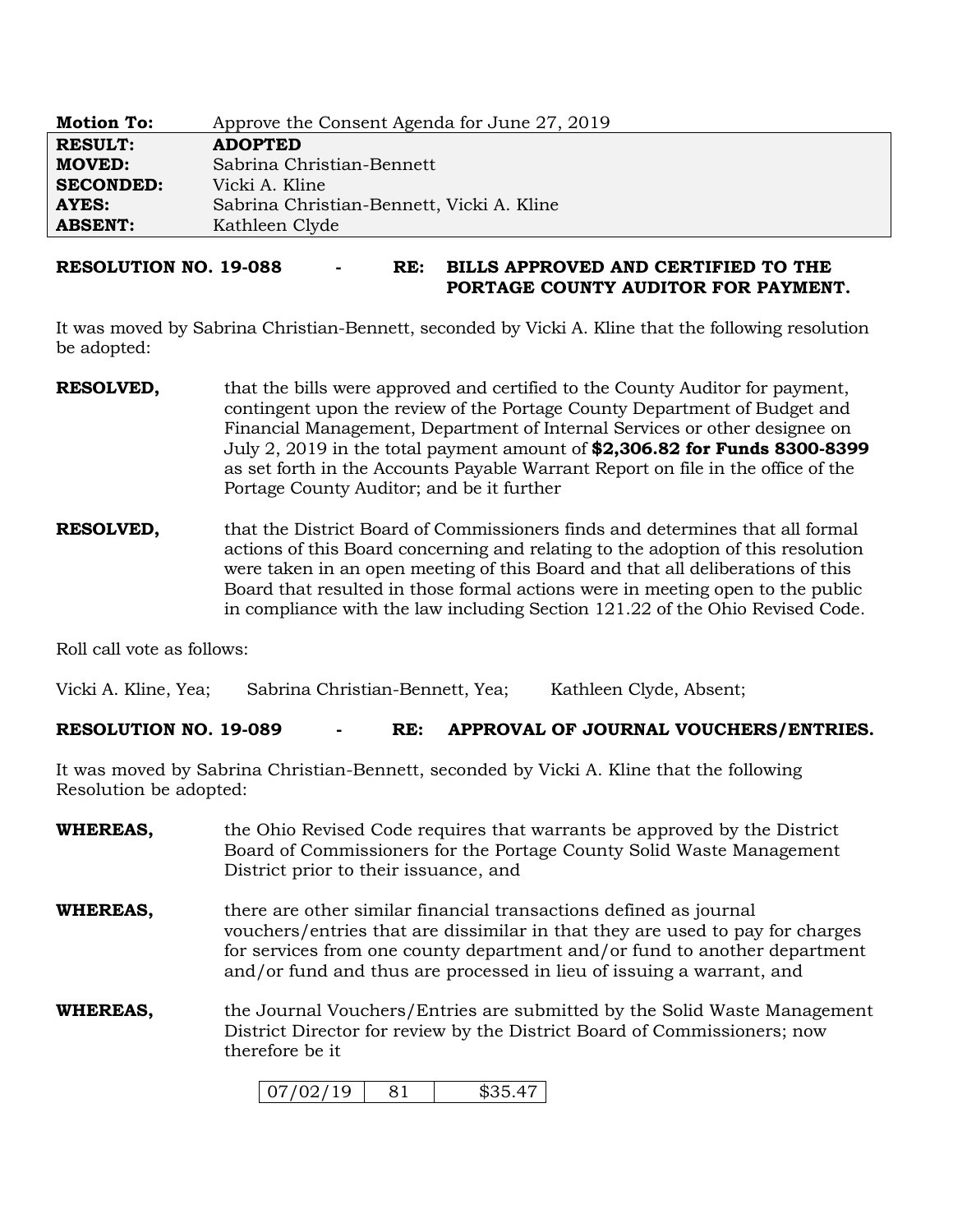| 6 ∼ 1<br>$- - -$ |  |
|------------------|--|
|                  |  |

**RESOLVED,** that the District Board of Commissioners approves the attached Journal Vouchers/Entries, and be it further

**RESOLVED,** that the District Board of Commissioners finds and determines that all formal actions of this Board concerning and relating to the adoption of this resolution were taken in an open meeting of this Board and that all deliberations of this Board that resulted in those formal actions were in meeting open to the public in compliance with the law including Section 121.22 of the Ohio Revised Code.

Roll call vote as follows:

Vicki A. Kline, Yea; Sabrina Christian-Bennett, Yea; Kathleen Clyde, Absent;

## **RESOLUTION NO. 19-090 - RE: ACCEPTANCE OF THEN AND NOW CERTIFICATIONS FOR PAYMENT.**

It was moved by Sabrina Christian-Bennett, seconded by Vicki A. Kline that the following resolution be adopted:

| <b>WHEREAS,</b>  | Ohio Revised Code Section 5705.41 $(D)(1)$ authorizes the expenditure of moneys,<br>provided a certificate of the County Auditor is supplied stating that there was at<br>the time of the making of such contract or order and at the time of the execution<br>of such certificate a sufficient sum appropriated for the purpose of such contract<br>and in the treasury or in process of collection to the credit of an appropriate<br>fund free from any previous encumbrances (Then and Now Certification), and |
|------------------|--------------------------------------------------------------------------------------------------------------------------------------------------------------------------------------------------------------------------------------------------------------------------------------------------------------------------------------------------------------------------------------------------------------------------------------------------------------------------------------------------------------------|
| <b>WHEREAS,</b>  | the Then and Now Certification is recommended by the State Auditor's Office,<br>the Portage County Auditor's Office, and the Portage County Prosecutor's Office,<br>and                                                                                                                                                                                                                                                                                                                                            |
| <b>WHEREAS,</b>  | a listing of expenditures, attached hereto as Exhibit "A" and incorporated herein<br>by reference, has been certified by the County Auditor according to Ohio Revised<br>Code section 5705.41 (D)(1); now therefore be it                                                                                                                                                                                                                                                                                          |
| <b>RESOLVED,</b> | that the expenditures listed herein are properly certified by the County Auditor<br>in the amount of \$545.04 dated July 2, 2019 as set forth in Exhibit "A" shall<br>be paid; and be it further                                                                                                                                                                                                                                                                                                                   |
| <b>RESOLVED,</b> | that the District Board of Commissioners finds and determines that all formal<br>actions of this Board concerning and relating to the adoption of this resolution<br>were taken in an open meeting of this Board and that all deliberations of this<br>Board that resulted in those formal actions were in meeting open to the public<br>in compliance with the law including Section 121.22 of the Ohio Revised Code.                                                                                             |

Roll call vote as follows:

| Vicki A. Kline, Yea; | Sabrina Christian-Bennett, Yea; | Kathleen Clyde, Absent; |
|----------------------|---------------------------------|-------------------------|
|----------------------|---------------------------------|-------------------------|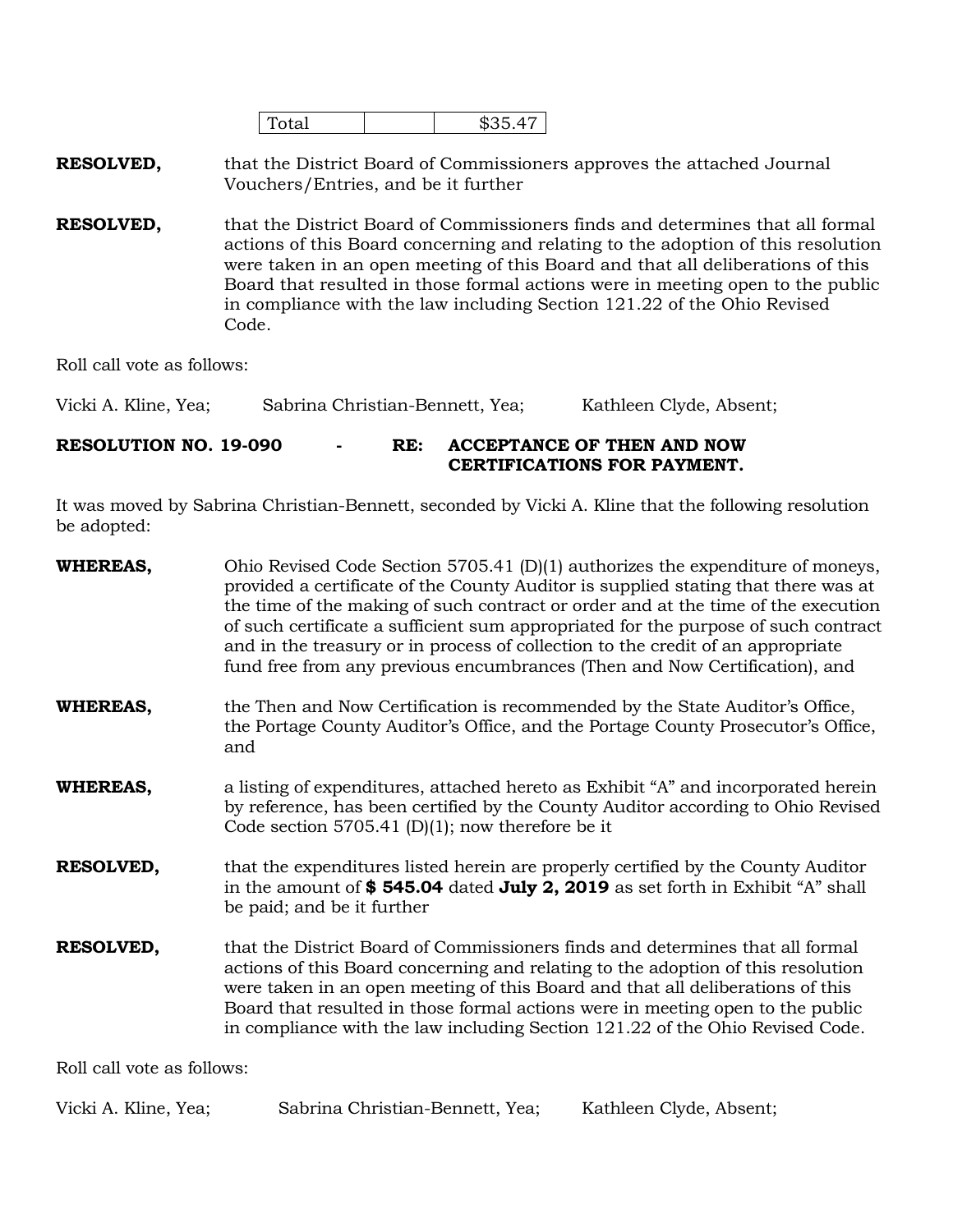### **RESOLUTION NO. 19-091 - RE: BILLS APPROVED AND CERTIFIED TO THE PORTAGE COUNTY AUDITOR FOR PAYMENT.**

It was moved by Sabrina Christian-Bennett, seconded by Vicki A. Kline that the following resolution be adopted:

- **RESOLVED,** that the bills were approved and certified to the County Auditor for payment, contingent upon the review of the Portage County Department of Budget and Financial Management, Department of Internal Services or other designee on July 9, 2019 in the total payment amount of **\$10,135.59 for Funds 8300-8399**  as set forth in the Accounts Payable Warrant Report on file in the office of the Portage County Auditor; and be it further
- **RESOLVED,** that the District Board of Commissioners finds and determines that all formal actions of this Board concerning and relating to the adoption of this resolution were taken in an open meeting of this Board and that all deliberations of this Board that resulted in those formal actions were in meeting open to the public in compliance with the law including Section 121.22 of the Ohio Revised Code.

Roll call vote as follows:

Vicki A. Kline, Yea; Sabrina Christian-Bennett, Yea; Kathleen Clyde, Absent;

**RESOLUTION NO. 19-092 - RE: APPROVAL OF JOURNAL VOUCHERS/ENTRIES.**

It was moved by Sabrina Christian-Bennett, seconded by Vicki A. Kline that the following Resolution be adopted:

| <b>WHEREAS,</b> | the Ohio Revised Code requires that warrants be approved by the District<br>Board of Commissioners for the Portage County Solid Waste Management<br>District prior to their issuance, and                                                                                                               |
|-----------------|---------------------------------------------------------------------------------------------------------------------------------------------------------------------------------------------------------------------------------------------------------------------------------------------------------|
| <b>WHEREAS,</b> | there are other similar financial transactions defined as journal<br>vouchers/entries that are dissimilar in that they are used to pay for charges<br>for services from one county department and/or fund to another department<br>and/or fund and thus are processed in lieu of issuing a warrant, and |
| <b>WHEREAS,</b> | the Journal Vouchers/Entries are submitted by the Solid Waste Management<br>District Director for review by the District Board of Commissioners; now<br>therefore be it                                                                                                                                 |

| 07/09/19 | 232 | \$344.52   |
|----------|-----|------------|
| 07/09/19 | 296 | 2,166.44   |
| 07/09/19 | 297 | 3,160.48   |
| Total    |     | \$5,671.44 |

**RESOLVED,** that the District Board of Commissioners approves the attached Journal Vouchers/Entries, and be it further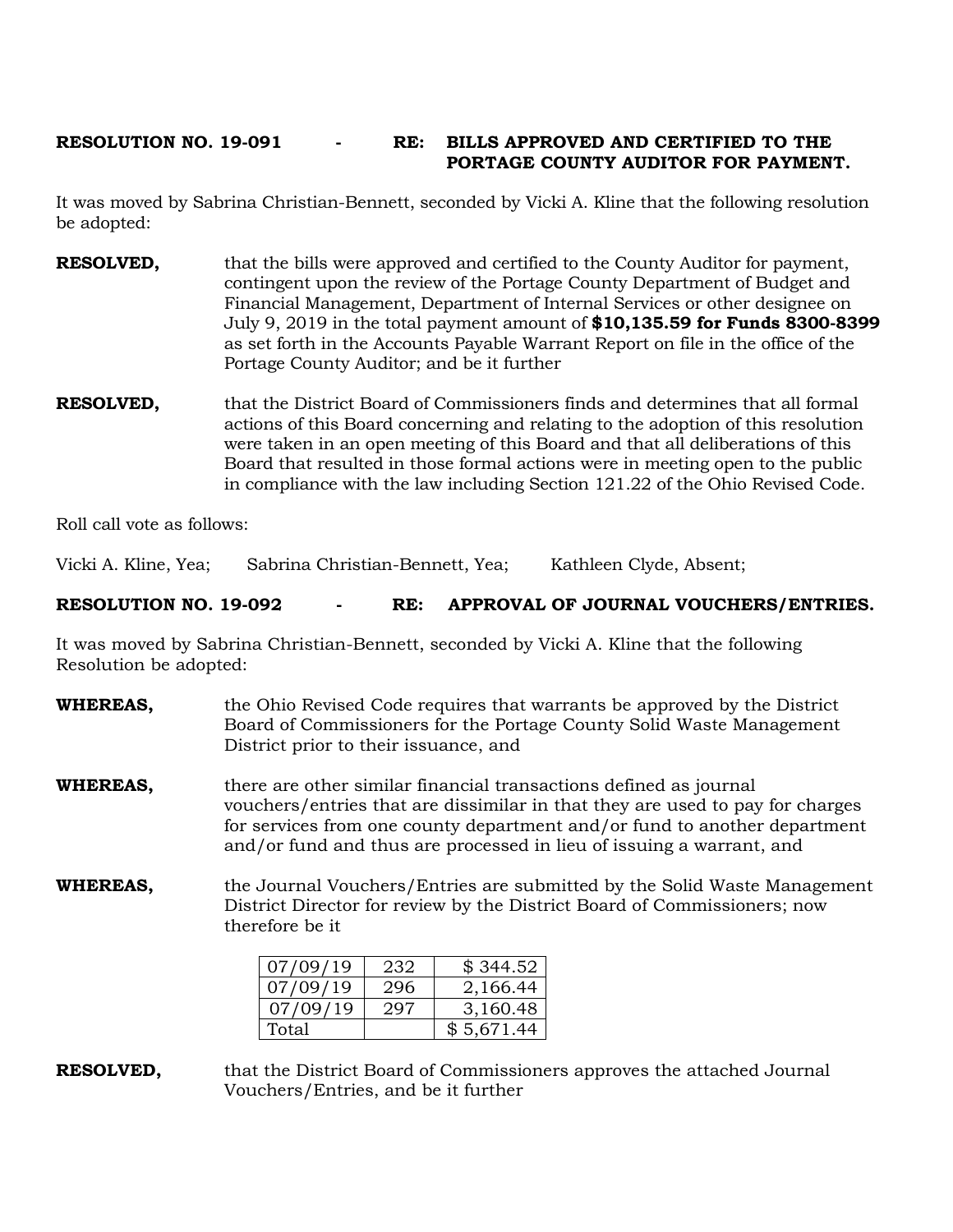**RESOLVED,** that the District Board of Commissioners finds and determines that all formal actions of this Board concerning and relating to the adoption of this resolution were taken in an open meeting of this Board and that all deliberations of this Board that resulted in those formal actions were in meeting open to the public in compliance with the law including Section 121.22 of the Ohio Revised Code.

Roll call vote as follows:

Vicki A. Kline, Yea; Sabrina Christian-Bennett, Yea; Kathleen Clyde, Absent;

## **RESOLUTION NO. 19-093**

This resolution was inadvertently omitted. This is for numbering purposes only.

**RESOLUTION NO. 19-094 - RE: THE BOARD OF PORTAGE COUNTY COMMISSIONERS IN ITS STATUTORY ROLE AS THE BOARD OF COUNTY COMMISSIONERS OF THE PORTAGE COUNTY SOLID WASTE MANAGEMENT DISTRICT HEREBY ALSO ESTABLISH RULES FOR THE MEETINGS OF THE BOARD OF COUNTY COMMISSIONERS OF THE PORTAGE COUNTY SOLID WASTE MANAGEMENT DISTRICT** 

It was moved by Sabrina Christian-Bennett, seconded by Vicki A. Kline that the following Resolution be adopted:

- **WHEREAS**, Pursuant to Ohio Revised Code Section 121.22, the Board of Portage County Commissioners ("Board of County Commissioners") has previously adopted rules relative to scheduling regular and special Board meetings and to provide notice of these meetings (see exhibit "A", Resolution No. 19-0014 attached);
- **WHEREAS,** the Board of County Commissioners maintains a county solid waste management district pursuant to, and without limitation, Chapter 343. of the Revised Code;
- **WHEREAS**, to the extent such may be necessary, the Board of County Commissioners, in an effort to provide additional clarity and notice, further describes that the regular meetings of the Board of County Commissioners in its statutory role as the Board of County Commissioners of the Portage County Solid Waste Management District will be held on the same days as the regular meetings of the Board of County Commissioners of Portage County; now therefore be it
- **RESOLVED**, to the extent such may be necessary, the Board of County Commissioners in its statutory role as the Board of County Commissioners of the Portage County Solid Waste Management District hereby provides notice that the regular meetings of the Board of County Commissioners of the Portage Solid Waste Management District will be on Tuesdays and Thursdays during a portion of the regular meetings of the Board of County Commissioners of Portage County; and be it further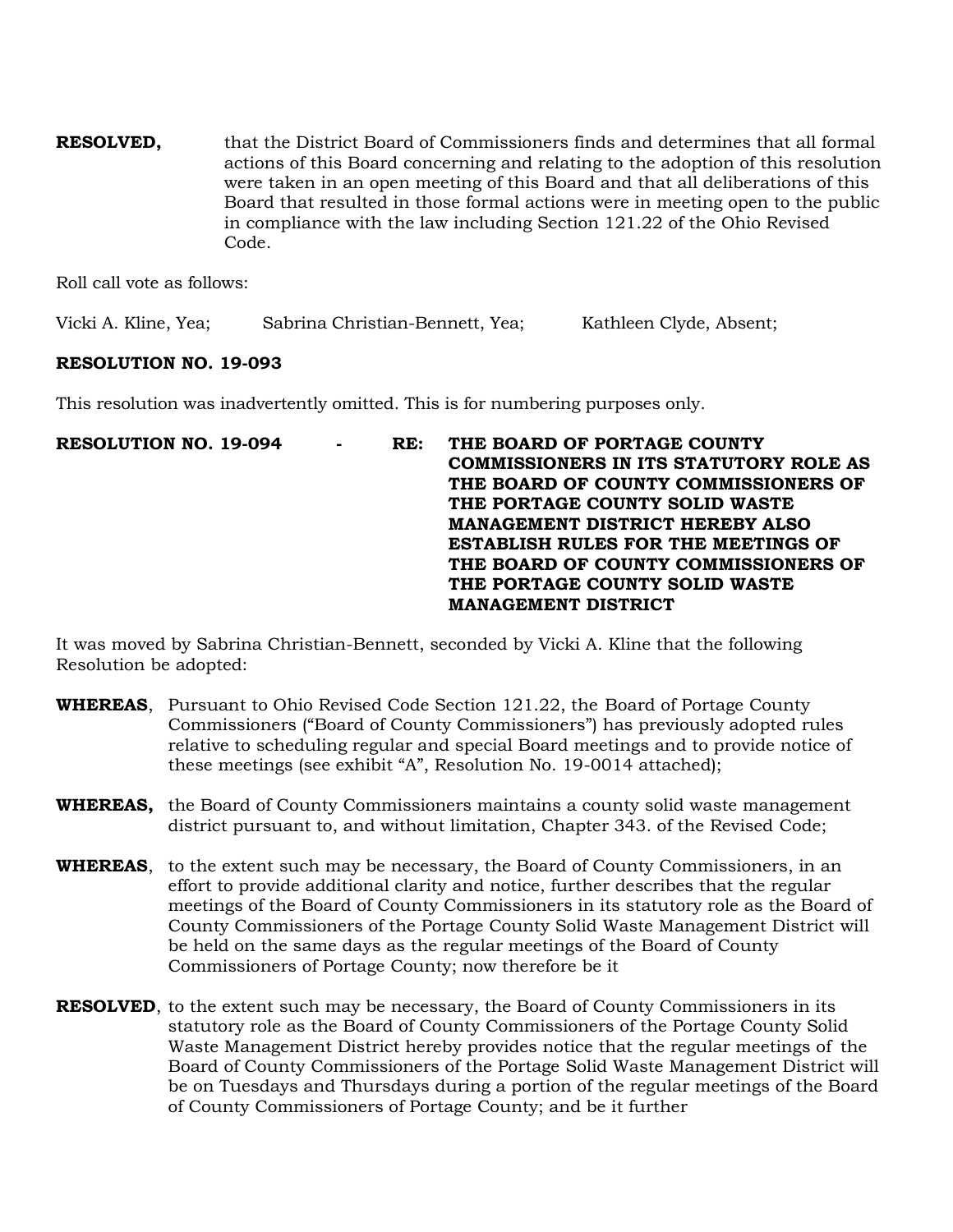- **RESOLVED**, that the regular meetings of the Board of County Commissioners of the Portage County Solid Waste Management District will begin immediately after the Board of County Commissioners of Portage County commences its regular meetings at 9:00 AM on Tuesday and Thursday<sup>1</sup> in accordance with Resolution 19-0014, (thus, persons interested in attending a regular meeting of the Board of County Commissioners of the Portage County Solid Waste Management District are advised to be present at 9:00 AM), and the regular meeting of the Board of County Commissioners of the Portage County Solid Waste Management District will conclude at the end of county solid waste management district business for that day, and immediately thereafter on that day, the Board of County Commissioners of Portage County will immediately resume the Tuesday and Thursday regular meeting of the Board of County Commissioners of Portage County and proceed with other Portage County business until such Portage County business for that day concludes, and in accordance with Resolution No. 19-0014 attached; and be it further
- **RESOLVED**, to the extent necessary, this Resolution is a supplement to Resolution No. 19-0014, and Resolution No. 19-0014 shall remain in full force and effect; and be it further,
- **RESOLVED**, any person interested in attending the regular meetings of the Board of County Commissioners of Portage County on Tuesdays and Thursdays are advised to be present at 9:00 AM in accordance with Resolution No. 19-0014, for there may be days when there is no pending solid waste district business or such solid waste district business may be very brief, and any and all types of Portage County business would therefore commence at 9:00 AM; be it further
- **RESOLVED**, the meetings of the Board of County Commissioners of the Portage County Solid Waste Management District Board are to be held at the Portage County Administration Building, 7th Floor, 449 South Meridian Street, Ravenna, Ohio; and be it further,
- **RESOLVED**, that notices of upcoming meetings regarding Portage County Solid Waste Management District business are published on the Portage County Commissioners' Agenda and such meetings will be referenced something like "Solid Waste" on the Commissioners' Agenda. The Portage County Commissioners' Agenda is posted on the first floor and seventh floor bulletin boards in the Portage Administration Building, and on the Commissioners' Calendar located at: [https://www.co.portage.oh.us/portage-county-board-commissioners;](https://www.co.portage.oh.us/portage-county-board-commissioners) and be it further,
- **RESOLVED,** that Executive Sessions will be held pursuant to Ohio Revised Code Section  $121.22(D)(2)$  and  $(G)(1)-(8)$ ; and be it further

l

**RESOLVED**, that special and emergency meetings of the Board of County Commissioners of the Portage County Solid Waste Management District will be held at the call of the Board of County Commissioners in its statutory role as the Board of County

<sup>&</sup>lt;sup>1</sup> The commencing of the regular meetings of the Board of County Commissioners of Portage County generally include, but without limitation, activities such as any opening statements by the Portage County Commissioners as well as the Pledge of Allegiance.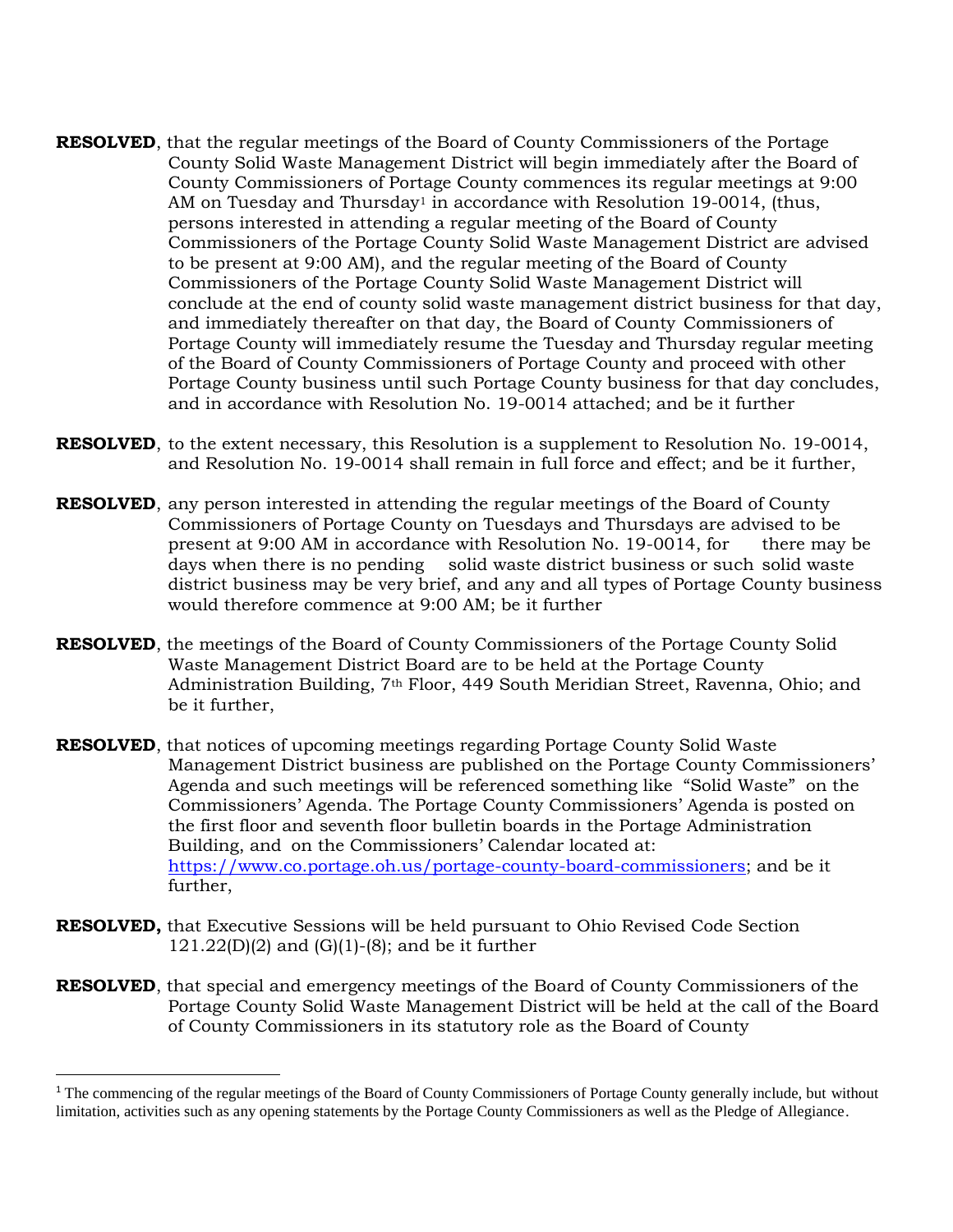Commissioners of the Portage County Solid Waste Management District; and be it further

- **RESOLVED**, that the Clerk of the Board of County Commissioners of Portage County shall give notice on behalf of the Board of County Commissioners of the Portage Solid Waste Management District to the media of the date, time, location and purpose of a special meeting of the Board of County Commissioners of the Portage Solid Waste District Management District, no later than twenty-four hours before the special meeting is to start or, if not possible, as soon as the special meeting has been called; and be it further
- **RESOLVED**, any person may request the time and place of all regularly scheduled meetings of the Board of County Commissioners of the Portage County Solid Waste Management District by submitting a request to the Clerk of the Board of County Commissioners of Portage County who also serves as the Clerk of the Board of County Commissioners of the Portage County Solid Waste Management District; and be it further,
- **RESOLVED**, any person, upon written request, as provided herein, may obtain reasonable advance notification of all meetings of the Board of County Commissioners of the Portage County Solid Waste Management District at which any specific items regarding the Portage County Solid Waste Management District appears on the Portage County Commissioners' Agenda, as well as requesting notice when any other specific item of business regarding the Portage County Solid Waste Management District is to be discussed. Each person shall file, with the Clerk of the Board of County Commissioners a written request specifying the person's name, address, telephone number and/or e-mail address, along with specific type of Portage County Solid Waste Management District public business that is of interest, and the amount of time this request covers (not to exceed three months); and be if further,
- **RESOLVED**, that public comment is welcomed by the Board of Commissioners beginning at or as close to 11:00 AM during the Commissioners' meetings on Thursday. A five-minute session (per person) will be placed on the agenda to allow for comments and questions from the public and media pertaining to topics and business items that have been discussed at that day's meeting. The Commissioners note that they will require those wishing to address the Board of Commissioners to complete a Public Comment Request Form prior to the Public Comment portion of the meeting; and be it further,
- **RESOLVED**, that the Board of County Commissioners and in its statutory role as the Board of County Commissioners of the Portage County Solid Waste Management District, finds and determines that all formal actions of this Board concerning and relating to the adoption of this resolution were taken in an open meeting of such Board and that all deliberations of said Board that resulted in formal actions were in meeting open to the public in compliance with the law including Section 121.22 of the Ohio Revised Code.

Roll call vote as follows:

Vicki A. Kline, Yea; The Kathleen Clyde, Absent; Sabrina Christian-Bennett, Yea;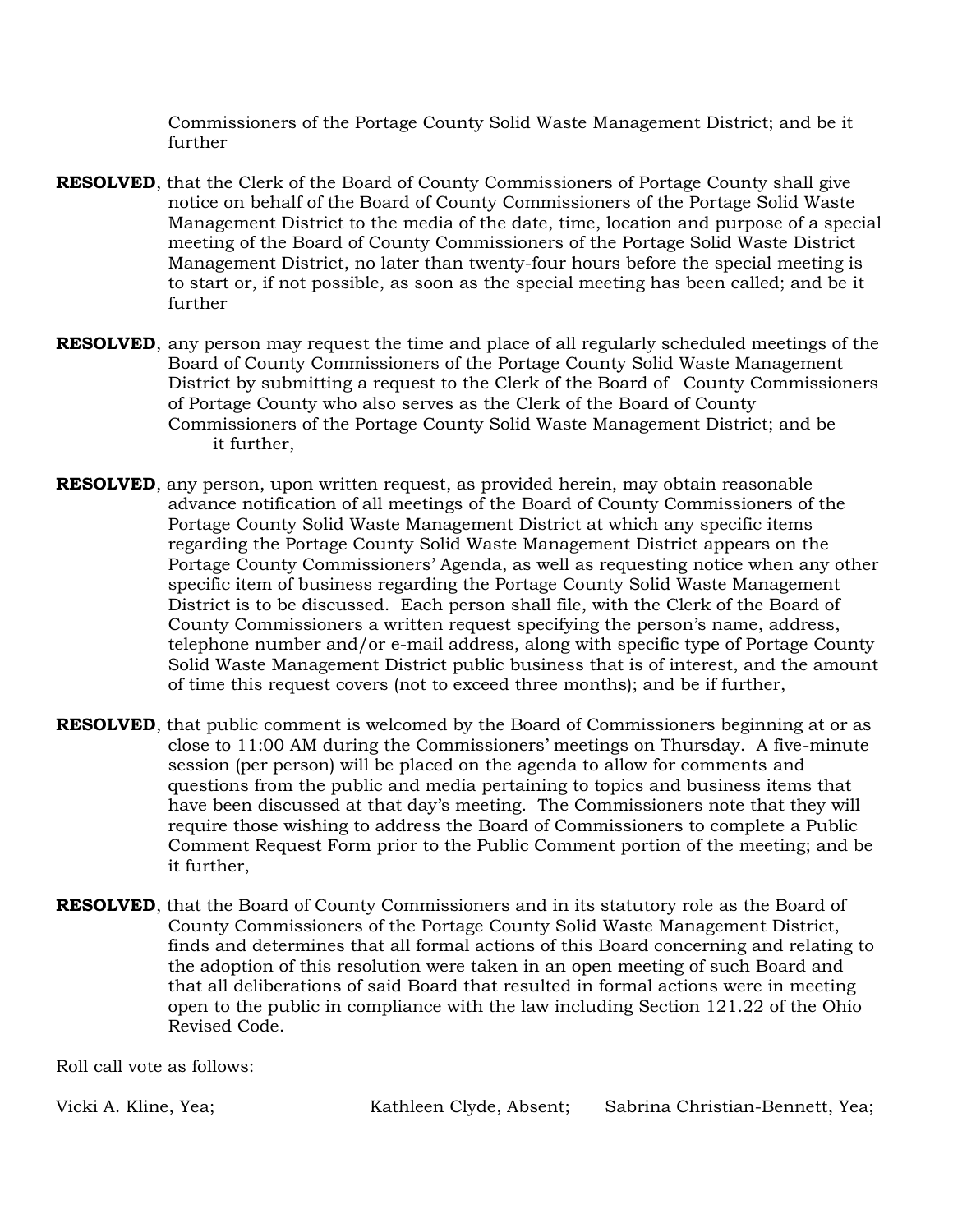### *EXHIBIT A TO RESOLUTION NO. 19-094*

*RESOLUTION NO . 19-0014 - RE: FOR THE PURPOSE OF SETTING REGULAR AND SPECIAL MEETINGS AND ESTABLISHING RULES FOR THE MEETINGS OF THE BOARD OF PORTAGE COUNTY COMMISSIONERS.*

*It was moved by Vicki A. Kline, seconded by Kathleen Clyde that the following resolution be adopted:*

| <b>WHEREAS,</b>  | Ohio Revised Code Section 121.22 concerning open public meetings, it is<br>required that this Board adopt rules relative to scheduling regular and special<br>Board meetings and to provide notice of these meetings; now therefore be it                                                                                                                                |
|------------------|--------------------------------------------------------------------------------------------------------------------------------------------------------------------------------------------------------------------------------------------------------------------------------------------------------------------------------------------------------------------------|
| <b>RESOLVED,</b> | that the annual organizational meeting of the Board shall be held in accordance<br>with Ohio Revised Code Section 305.05 and not later than the second Monday<br>of January of each year; and be it further                                                                                                                                                              |
| <b>RESOLVED,</b> | that fifty such regular session will be held each year in accordance with Ohio<br>Revised Code Section 305.06; and be it further                                                                                                                                                                                                                                         |
| <b>RESOLVED,</b> | that the Board of Commissioners agrees to meet on Tuesdays and Thursdays<br>commencing at 9:00 AM and concluding at the end of business; and be it further                                                                                                                                                                                                               |
| <b>RESOLVED,</b> | that said meetings are to be held at the Portage County Administration Building,<br>7th Floor, 449 South Meridian Street, Ravenna, Ohio; and be it further                                                                                                                                                                                                               |
| <b>RESOLVED,</b> | that notices of upcoming meetings are published on the Portage County Board of<br>Commissioners' agenda, which is posted on the first floor and seventh floor<br>bulletin boards in the Portage County Administration Building, and on the<br>Commissioners' calendar, located at https://www.co.portage.oh.us/portage-<br>county-board-commissioners; and be it further |
| <b>RESOLVED,</b> | that Executive Sessions will be held pursuant to Ohio Revised Code Section<br>121.22 (D2) and (G)(1)-(8); and be it further                                                                                                                                                                                                                                              |
| <b>RESOLVED,</b> | that special and emergency sessions will be held at the call of the Board of<br>Commissioners; and be it further                                                                                                                                                                                                                                                         |
| <b>RESOLVED,</b> | that the Clerk of the Board shall give notice to the media of the date, time,<br>location and purpose of a special session no later than twenty-four hours before<br>the meeting is to start or, if not possible, as soon as the special session has<br>been called; and be it further                                                                                   |
| <b>RESOLVED,</b> | any person may request the time and place of all regularly scheduled meetings<br>by submitting a request to the Clerk of the Board; and be it further                                                                                                                                                                                                                    |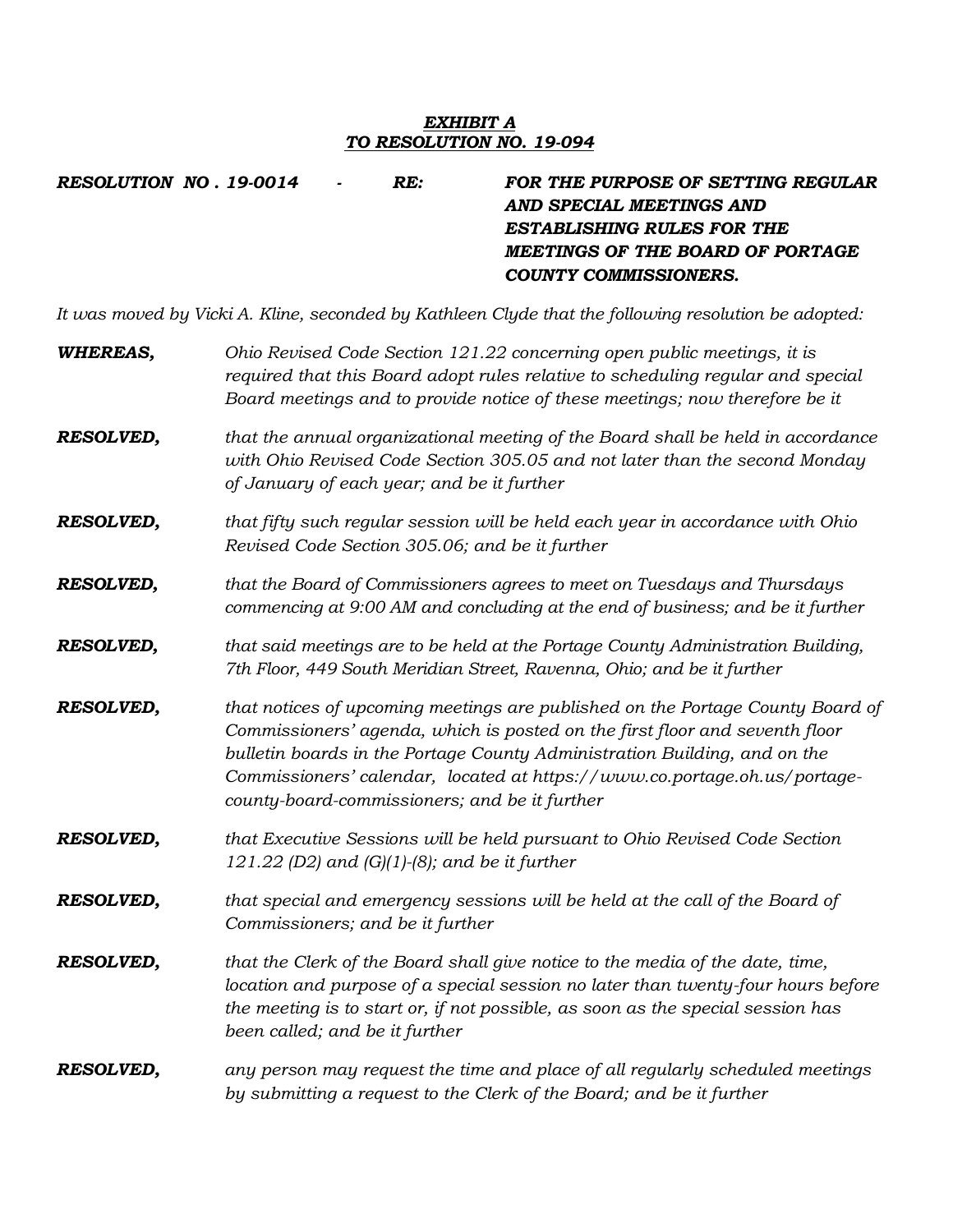*RESOLVED, any person, upon written request, as provided herein, may obtain reasonable advance notification of all meetings at which any specific item appears on the agenda. Each person shall file, with the Clerk, a written request specifying their person's name, address, telephone number and/or e-mail address, along with the specific type of public business that is of interest, and the amount of time this request covers (not to exceed three months); and be it further*

*RESOLVED, that public comment is welcomed by the Board of Commissioners beginning at or as close to 11:00 AM during the Commissioners' meetings on Thursdays. A fiveminute session (per person) will be placed on the agenda to allow for comments and questions from the public and media pertaining to topics and business items that have been discussed at that day's meeting. The Commissioners note that they will require those wishing to address the Board of Commissioners to complete a Public Comment Request Form prior to the Public Comment portion of the meeting; and be it further* 

*RESOLVED, that the Board of Commissioners finds and determines that all formal actions of this Board concerning and relating to the adoption of this resolution were taken in an open meeting of this Board and that all deliberations of this Board that resulted in those formal actions were in meeting open to the public in compliance with the law including Section 121.22 of the Ohio Revised Code.*

*Roll call vote as follows:*

*Vicki Kline, Yea; Sabrina Christian-Bennett, Absent; Kathleen Clyde, Yea;*

*I, Clerk of the Board of County Commissioners do hereby certify that the foregoing is a true and correct copy of a resolution of the Board of County Commissioners of Portage County duly adopted January 14, 2019 and appearing upon the official records of said Board, Volume 91.* 

*s:/Amy Hutchinson Clerk, Portage County Board of Commissioners*

# **REGULAR AGENDA**

June 27, 2019

## **Discussion**

- 1. Pending None
- 2. Cart Placement and Contamination Policy

Director Steiner has been working with Prosecutor's Office on the Cart Placement and Contamination Policy and provided a copy for Board review. This policy would not end service with anyone, but Director Steiner believes it's important to inform the public. Once the policy has been adopted, Director Steiner will visit each entity with a curbside contract to add the addendum.